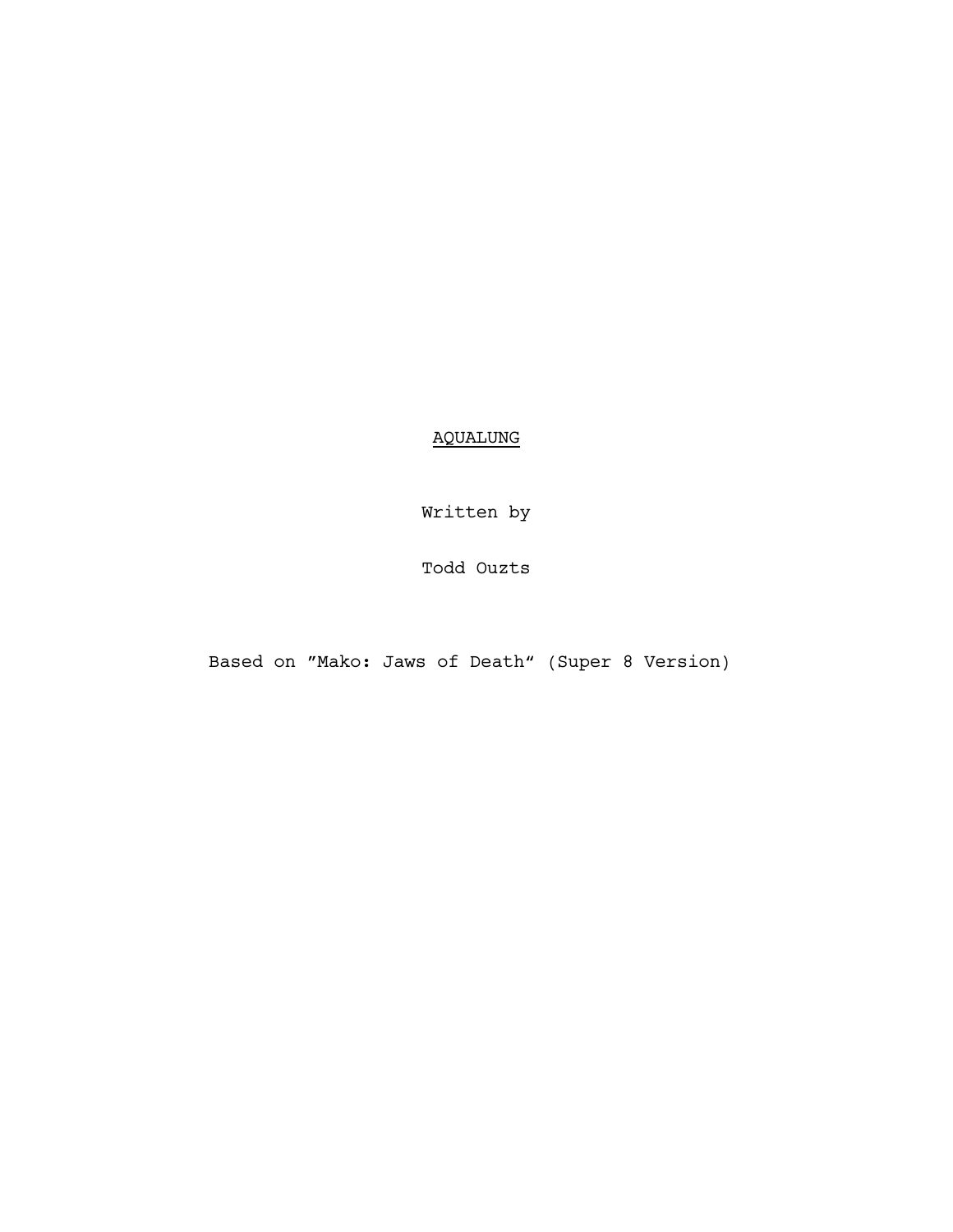### 1 EXT. TROPICAL ISLAND - DAY 1

Cue "Aqualung" by Jethro Tull, which plays uninterrupted throughout our story.

A Filipino SHAMAN ceremoniously places a strange shark tooth amulet around AQUALUNG's neck. AQUALUNG, ironically, is severely asthmatic.

> SHAMAN (Humming) Ah, here you are my little precious.

AQUALUNG (Exhausted) Hey, Mister.

### SHAMAN

(Annoyed, then reverent) That's MISSUS to you. Don't lose this, m'kay?

AQUALUNG (Confused and wheezing) Um, sure. I guess...

#### SHAMAN

Stop wheezing and wipe yer nose. Now get out there and save some sharks.

AQUALUNG (Still wheezing) Ahhh... Okay?

CUT TO:

#### 2 EXT. FISHING BOAT - DAY 2

Three fishermen have hooked a large Mako shark and CLOWNIE is wrestling with the pole.

> BEARDO Payday! Get your hands off my pole, man!

CLOWNTE. Okay, don't worry too much about it.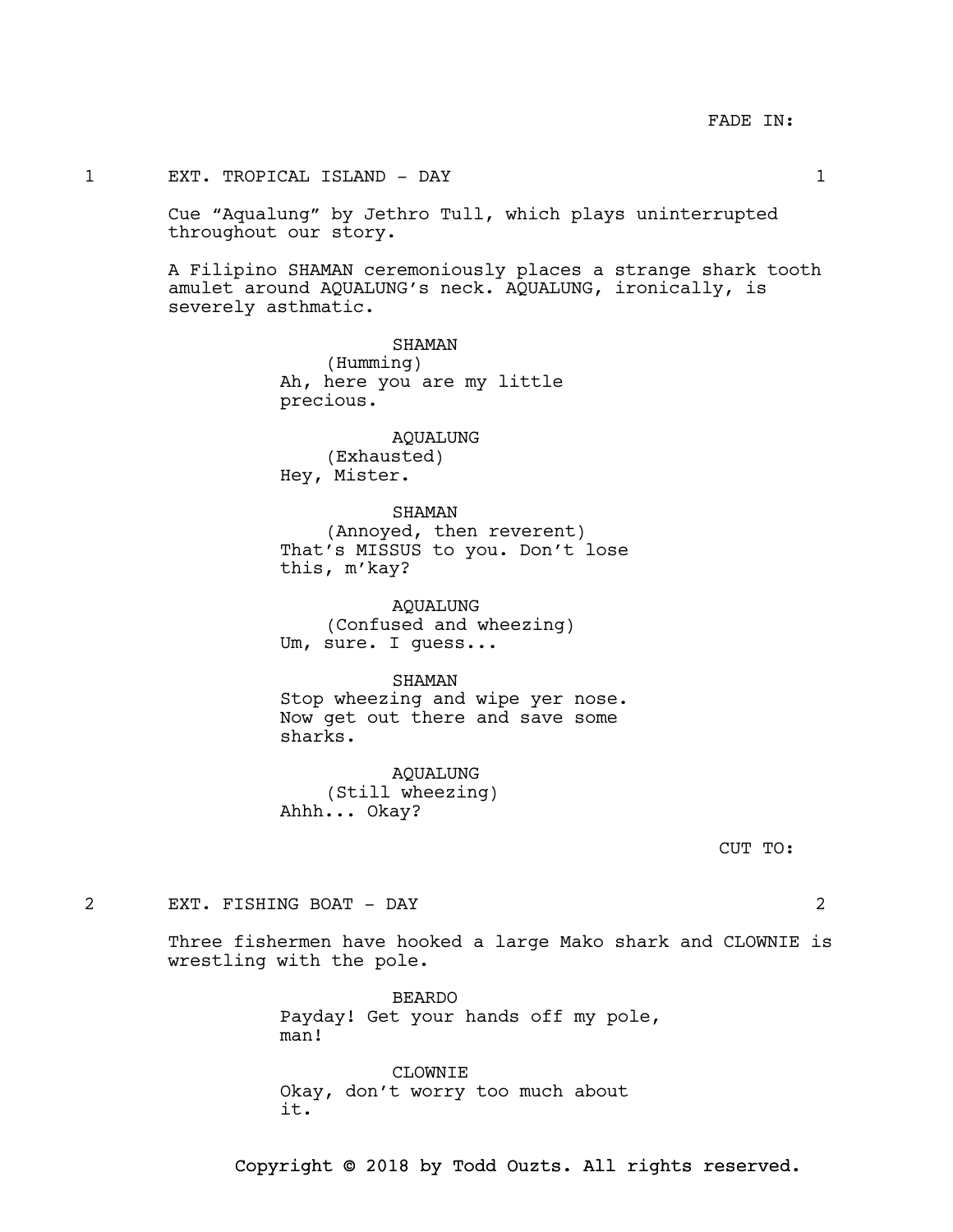# CLOWNIE Okay, he's all yours!

BEARDO takes CLOWNIE's seat while AQUALUNG arrives underwater in full SCUBA gear.

> AQUALUNG (Gurgling) I'll save you, Mr. Shark.

He struggles to cut the line.

AQUALUNG (CONT'D) Meh. Stupid cutter thingy. Hold still!

The line finally snaps.

CLOWNIE

Whut?!

BEARDO (Thrown back) Sonofa--

CAP'N SKIPPY (Calmly) He bit through the line somehow.

BEARDO No, really?

CAP'N SKIPPY So you have to fight him. \*TBD

AQUALUNG climbs onto the back of the boat, wearing his diving mask and regulator.

> AQUALUNG (Wheezing) Sur-prise!

CLOWNIE (Obliviously) Pleased to meet you.

BEARDO You idiot! It's Aqualung!

CAP'N SKIPPY Get him, boys! Ya hafta fight him.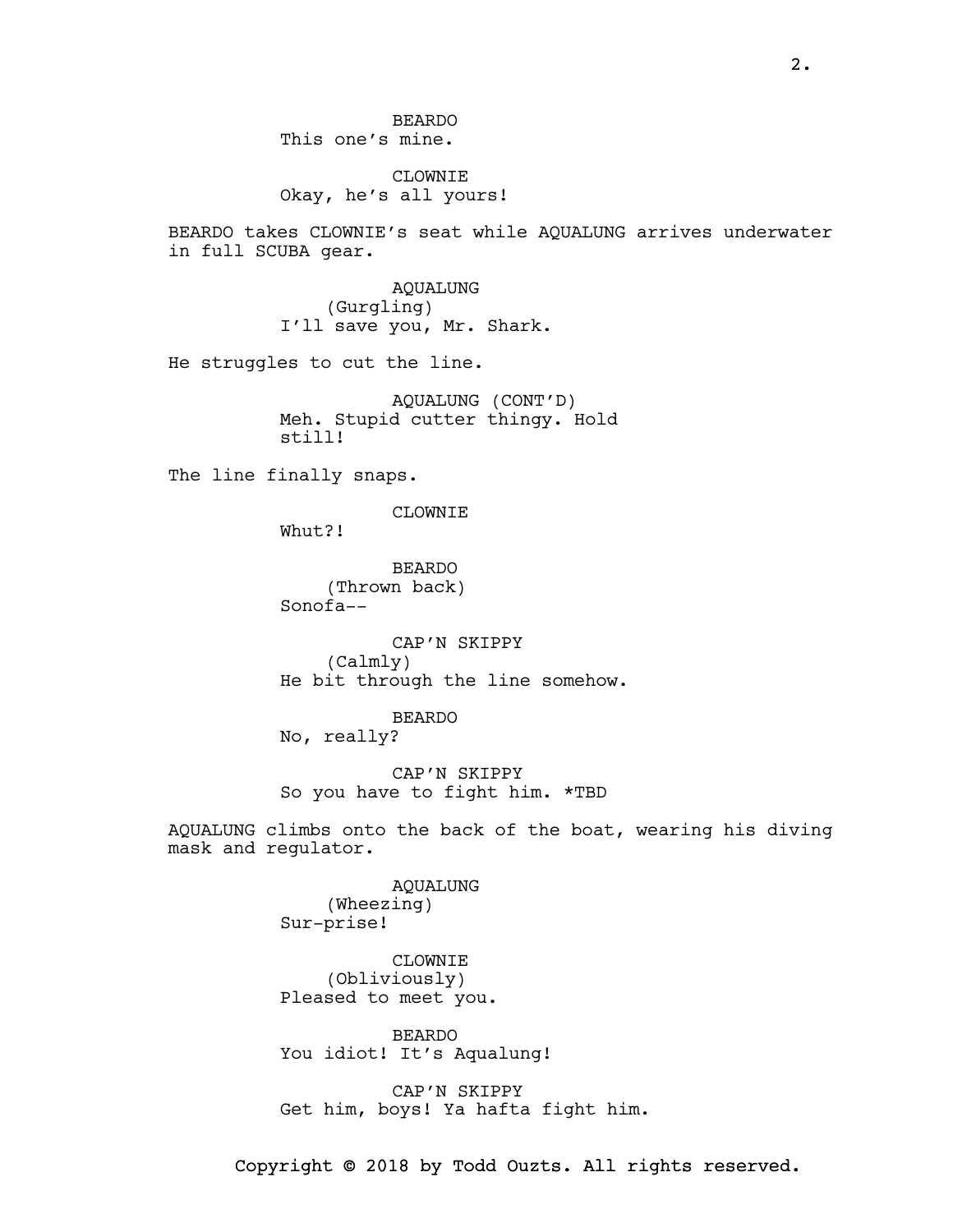CAP'N SKIPPY (CONT'D)

Fight!

AQUALUNG hooks CAP'N SKIPPY in the neck and drags him to the side.

> CLOWNIE (Whimpering) There's no blood!

AQUALUNG disposes of CAP'N SKIPPY over the side and signals the shark for lunch.

> CAP'N SKIPPY (Gurgled screams)

AQUALUNG turns his attention to BEARDO, who grabs a knife.

BEARDO (Defensively) What's wrong with you, man? Are you off your medication?

AQUALUNG backs him down with the hook and punches BEARDO overboard.

> BEARDO (CONT'D) (Thrashing) No, no, no, no no no no n--

AQUALUNG turns to CLOWNIE and walks menacingly towards him.

CLOWNIE (Giggling)

AQUALUNG Shut up! Pansy.

CLOWNIE

(Sobbing)

AQUALUNG (Muffled) Where did you get that stupid hat?!

CUT TO:

3 EXT. FISHERMENS WHARF - DAY 3

Now in street clothes, AQUALUNG starts harassing a crowd gathered around a dead hammerhead shark.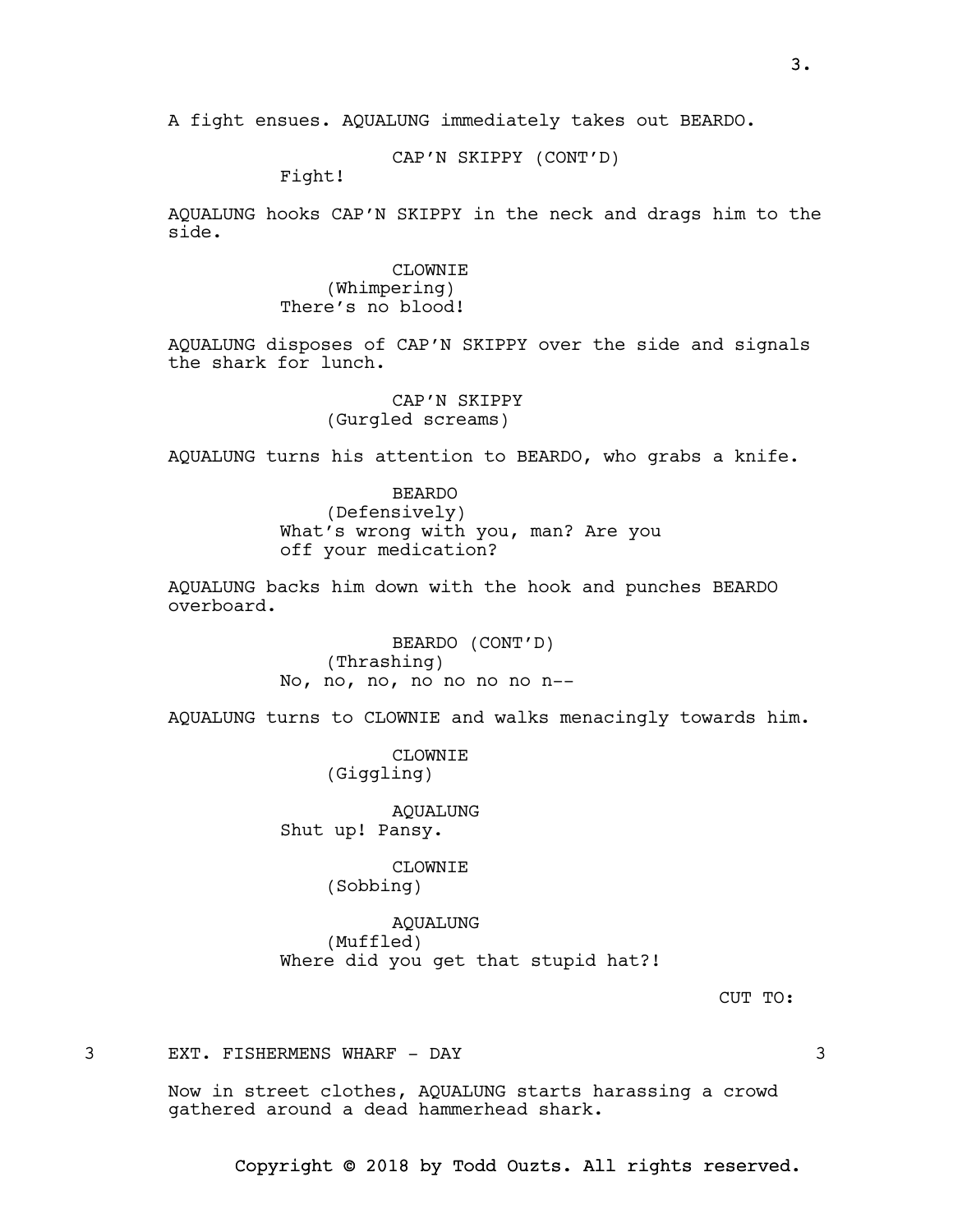KID Oh man, is that a hammerhead? Cool shark. Can I pet it? AQUALUNG shoves the KID away. AQUALUNG (Angrily) Get lost, kid! KID Hey, no pushing! AQUALUNG (to FISHMONGER) You kill him? FISHMONGER (Proudly) You mean this shark? Yeah! AQUALUNG Liar. We all know. FISHMONGER Liar?! AQUALUNG This shark wasn't caught. He was murdered with a harpoon. Look! FISHMONGER (Defensively) That's nonsense. It was suicide. He was depressed. AQUALUNG grabs him by the collar. AQUALUNG (Angrily) Suicide?! Dumbass! FISHMONGER Okay, okay. I bought him from some guys. Some dweeb and a mongoloid. AQUALUNG (Incredulously) What are you trying to tell me? FISHMONGER

They killed a lot of them, man. I think they're making hammocks out of 'em. But I'm not sure.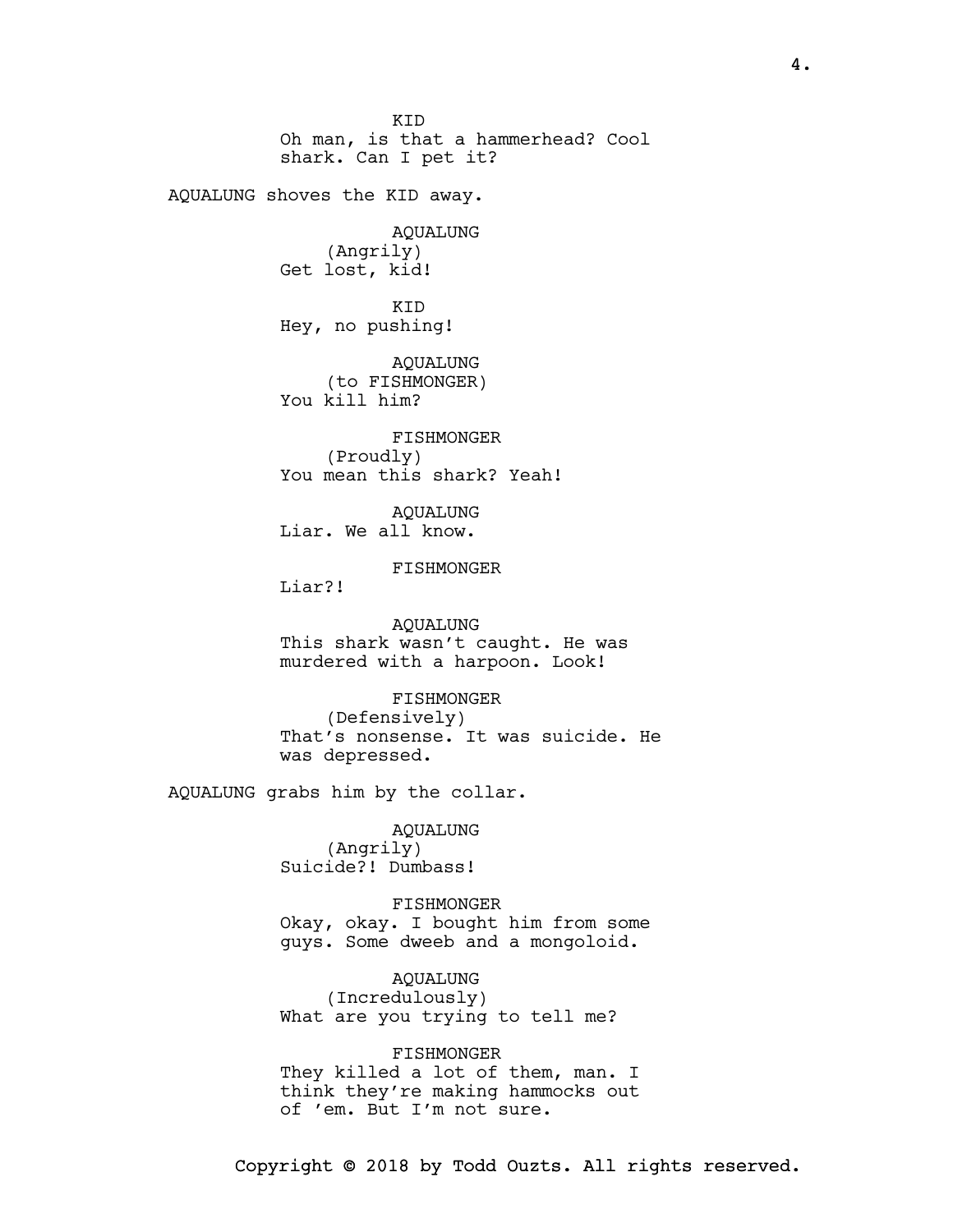CUT TO:

#### 4 EXT. ANOTHER FISHING BOAT - DAY 4

CHINKERBELL and GUIDO are hunting sharks with a rifle. CHINKERBELL looks Asian but speaks in a thick Irish accent.

> CHINKERBELL (Singing along) I loik this song, here. "Feeling alone, the army's up the road..."

GUIDO (V.O., Drunkenly) Five bucks if you hit him in the blow hole!

CHINKERBELL Shut up, ya bleedin' eejit!

CHINKERBELL shoots at a shark.

GUIDO (Derisively) Hehehehe, nice shootin'... Chinkerbell.

CHINKERBELL Fer Jaysus sake, hold me gargle.

CHINKERBELL dons some gear and prepares to roll over the side backwards.

> GUIDO (V.O.) Hey! Watch out for my platform!

We hear a loud crash as CHINKERBELL falls onto the boat's wooden diving platform.

GUIDO pops a beer, takes a swig and turns to see AQUALUNG climbing aboard, wheezing again in his SCUBA gear.

> GUIDO (CONT'D) (Shocked) Aqualung?! What are you doing on my boat?!

GUIDO throws his beer can at AQUALUNG.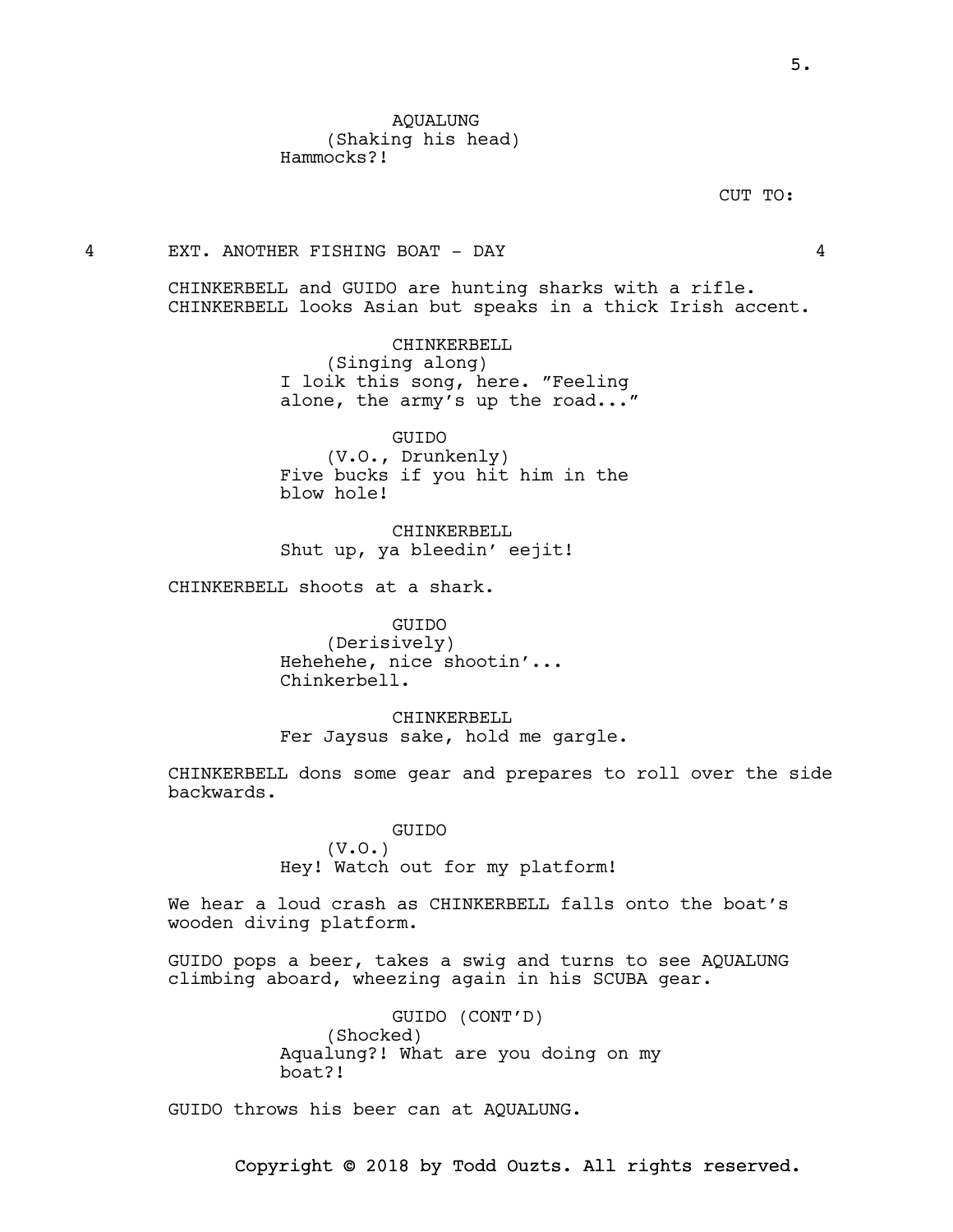AQUALUNG deflects the blow, wheezing.

GUIDO (CONT'D) Didn't your mama ever tell you cigarettes are bad for ya--

AQUALUNG deftly craters GUIDO in the forehead with a harpoon pole.

> AQUALUNG (Breathing calmly now)

AQUALUNG saunters to the boat rail, sees some bubbles and waits for CHINKERBELL's return...

CUT TO:

5 EXT. MARINA - EVENING 5

Two dock hands, JETHRO and GILLIGAN, notice a fishing boat coming in.

> JETHRO 'Bout time them two got back. Now we can go check out that new vegan titty show down at the Mermaid Club.

#### GILLIGAN (Whittling)

Mmmm, tofu titties. I'm in.

The boat chugs into the marina with CHINKERBELL in tow, underwater, and GUIDO hanging by his ankles like the catch o' the day.

CUT TO:

### 6 INT - MERMAID CLUB - EVENING 6

A waitress serves a packed house, before the dinner show. Backstage, AQUALUNG cuts a hole in the tank's shark net.

> (MORE) AQUALUNG (V.O. soliloquy) Served my country.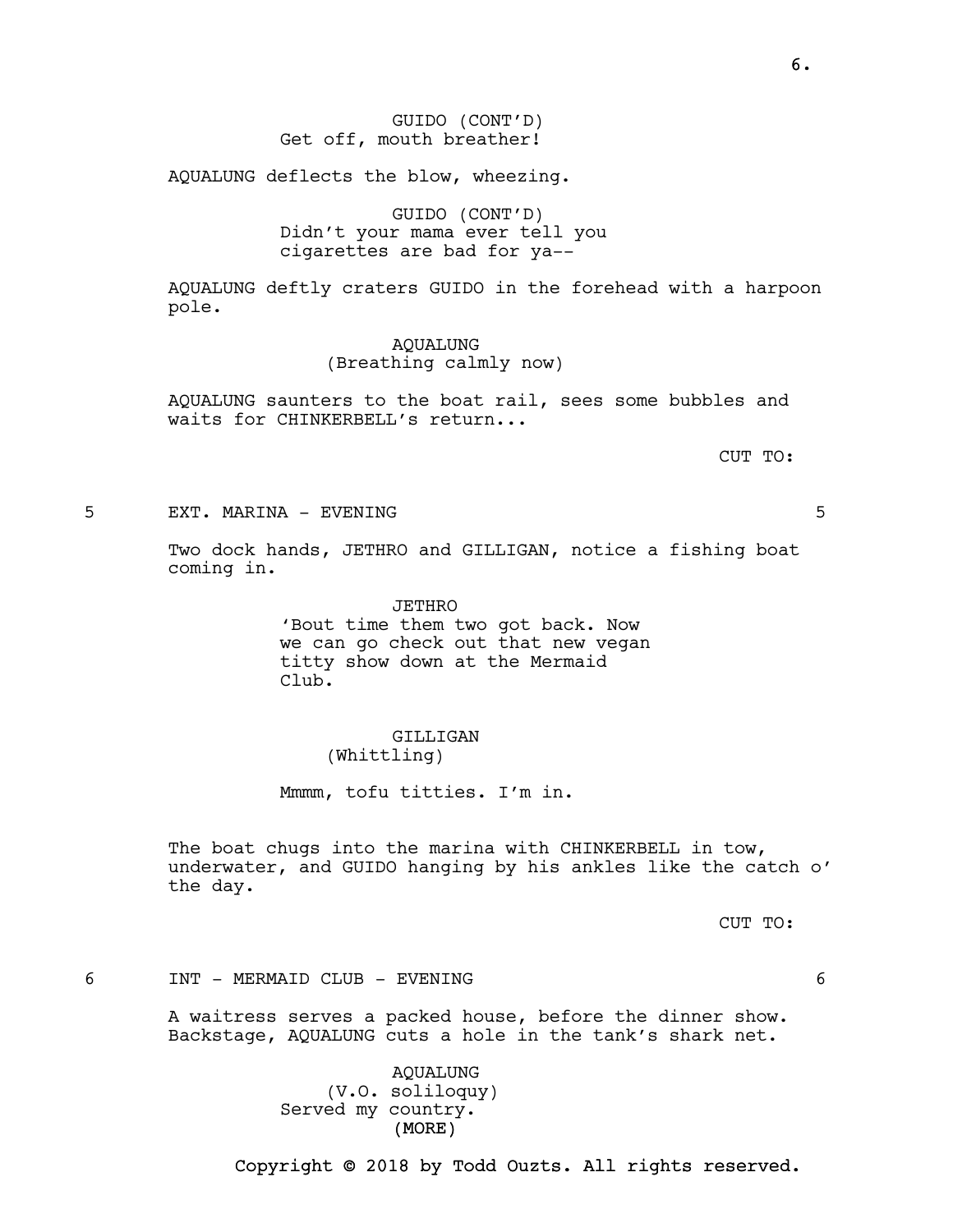### AQUALUNG (CONT'D)

Got on the VA wait list. "You're fine." Voted Trump. Lost my ObamaCare. PTSD. Now can't afford a goddamn inhaler?! Welcome to the food chain. Pre-existing conditions my ass. TrumpCare --Don'tCare! Bastards...

Meanwhile, back inside the bar, DEEDEE emerges from her dressing room wearing a skimpy costume.

> DEEDEE (Anxiously) Bob? Bob! I'm ready.

BOB (Directing everyone's attention) And now, all the way from Boston... Ladies and gentlemen, we present our Aquamaid, DeeDee!

But in the tank, the shark slips through the net and chows down on DEEDEE's right leg -- just as the curtain opens to the crowd's applause.

### DEEDEE (Gurgling scream)

A woman in the bar unleashes a blood-curdling nasal evacuation and the crowd erupts into chaos.

#### AQUALUNG

(Jumping onto a table) It was me! I did it, you idiots!

Two deputies draw their guns and start shooting indiscriminately as the crowd spills outside, into a tropical storm. As more gunfire erupts, AQUALUNG runs part way down a path.

### CHINKERBELL (Taking aim) There y'are.

CHINKERBELL (yes, CHINKERBELL!) guns him down from a distant perch, hitting him in the leg.

# AQUALUNG Arghhh! Charlie horse!

More shots ring out in the wind as a wooden row boat flips over. AQUALUNG limps his way onto his houseboat, apparently mortally wounded.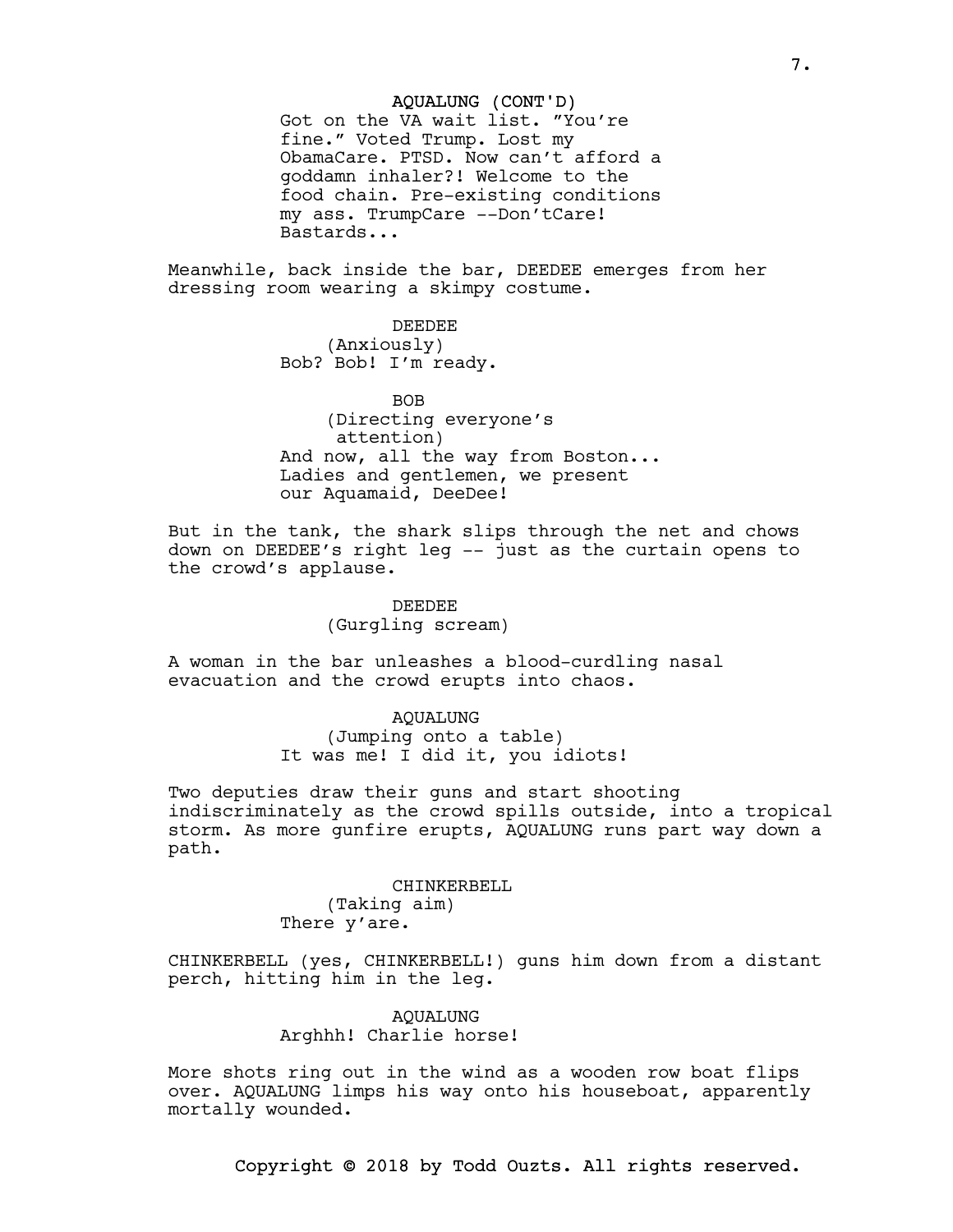While the manhunt closes in, AQUALUNG opens a hatch in the floor. We see a pet shark lurking in the water below. AQUALUNG slumps down against a wall, suddenly with the protective amulet missing from his neck.

> AQUALUNG (CONT'D) (Moaning and sobbing) I'm so tired...

Two men arrive at the houseboat's galley.

COWARD #1

You go.

COWARD #2

No, you go!

AQUALUNG slips through the trap door and is met by a shark, who clamps onto him immediately.

> AQUALUNG (Gasping) Ooowwwwwwwww!

DEPUTY DRAWL joins the first two men, peering down the hatch at the carnage.

> DEPUTY DRAWL (V.O.) Hey, where'd he go?

A second shark joins the feast.

AQUALUNG (Gurgling) Ow. Ow. Ow. Owwwwww.

COWARD #2 (V.O., Backing out) I'm gonna be sick.

The sharks render AQUALUNG's body lifeless. Until suddenly, AQUALUNG lets out a loud underwater fart. One last gasp, of sorts. Meanwhile, back in the galley...

> DEPUTY DRAWL (Calmly) He just loved the sharks too much.

> > CUT TO: